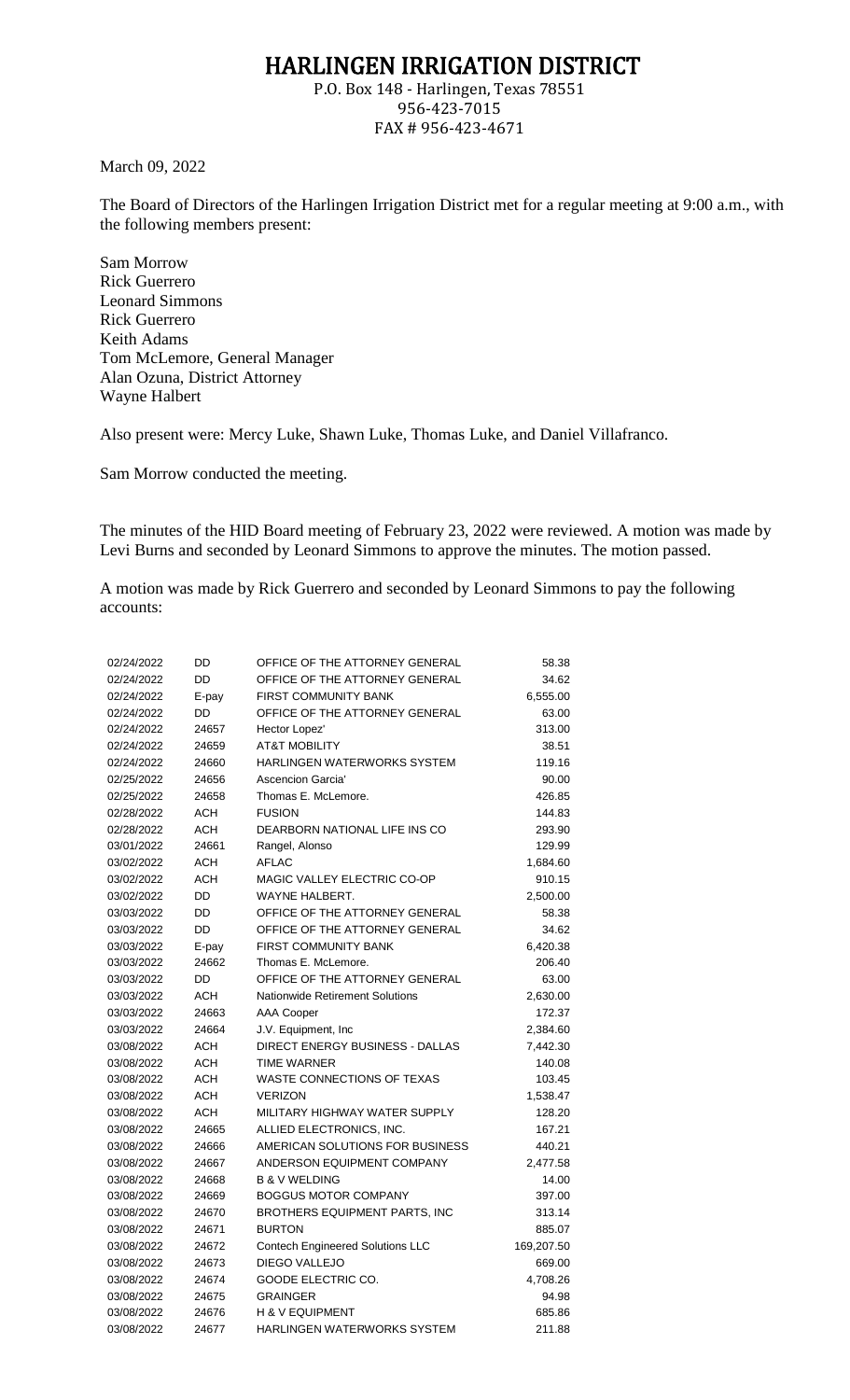| 03/08/2022 | 24678 | Higginbotham Insurance Agency                                    | 5.00     |
|------------|-------|------------------------------------------------------------------|----------|
| 03/08/2022 | 24679 | HOME DEPOT CREDIT SERVICES                                       | 111.12   |
| 03/08/2022 | 24680 | JOHNNY'S TRUE VALUE                                              | 978.08   |
| 03/08/2022 | 24681 | Marcia Appia Civil Infrastructure                                | 7,119.74 |
| 03/08/2022 | 24682 | MATHESON TRI-GAS INC.                                            | 1,029.94 |
| 03/08/2022 | 24683 | MCCOY'S BUILDING SUPPLY CENTER                                   | 1,751.29 |
| 03/08/2022 | 24684 | O'REILLY AUTO PARTS                                              | 3,217.04 |
| 03/08/2022 | 24685 | OFFICE DEPOT CREDIT PLAN                                         | 100.76   |
| 03/08/2022 | 24686 | PICO PROPANE OPERATING, LLC<br>PITNEY BOWES GLOBAL FINANCIAL SER | 1,213.50 |
| 03/08/2022 | 24687 | LLC                                                              | 446.82   |
| 03/08/2022 | 24688 | <b>PPG Architectural Coating</b>                                 | 249.34   |
| 03/08/2022 | 24689 | SCHAEFFER'S MFG CO.                                              | 517.39   |
| 03/08/2022 | 24690 | SOILEAU INDUSTRIES                                               | 488.58   |
| 03/08/2022 | 24691 | SOUTH TEXAS BOLT & SUPPLY                                        | 121.07   |
| 03/08/2022 | 24692 | Southern Tire Mart                                               | 678.90   |
| 03/08/2022 | 24693 | Triple S Steel Holdings Inc.                                     | 4,053.54 |
| 03/08/2022 | 24694 | <b>Edward Coe Davis</b>                                          | 247.80   |

The Motion passed.

The following petitions for exclusion were submitted for acceptance:

2.00 acres lot 7&14 Fitzgerald subdivision – Pablo and Mary Helen De La Rosa.

A motion was made by Rick Guerrero and seconded by Levi Burns to accept the petition. The motion passed.

An offer from Thomas Luke to purchase .63 acres of excess canal ROW was presented for review. After a discussion about the value of the property, a motion to table the item until further information could be acquired was made by Leonard Simmons and seconded by Rick Guerrero. The motion passed.

A crossing permit for Gilbert Galvan (R.L. Properties Holding LLC) for a storm sewer crossing was presented for consideration, a motion was made by Levi Burns and seconded by Keith Adams to approve the crossing permit # 2022-59387791. The motion passed.

A water delivery agreement with the City of Palm Valley was presented for discussion and approval. After a short discussion the motion was made by Leonard Simmons and seconded by Rick Guerrero to approve the agreement. The motion passed.

Sam Morrow opened a Public Hearing on exclusion of land in accordance with Chapter 49, Subchapter J-1, and Texas Water Code. The Manager read aloud the properties that were scheduled to be excluded. The list was from all properties that had been petitioned for exclusion since September 2021 and the petitions had been accepted by the Board. Being no comment from the public the Hearing was closed.

A motion was made by Levi Burns and seconded by Rick Guerrero to exclude the properties petitioned for exclusion since September 2021 in accordance with Chapter 49, Subchapter J-1, and Texas Water Code. The motion passed

The Board entered executive session pursuant to Texas Government Code sec. 551.072 - deliberation regarding the purchase, exchange, lease, or value of District real estate; and attorney consultation pursuant to Texas Government Code sec. 551.071 concerning contemplated and pending litigation: encroachment by Pedro Trevino, and HIDCC#1 v. Lofton, Cause no. 2021-DCL-02992 in the 138<sup>th</sup> District Court, Cameron County, Texas.

The Board came out of executive session.

A motion was made by Rick Guerrero and seconded by Levi Burns to authorize Alan Ozuna to take injunctive action against Pedro Trevino concerning the ROW encroachment of his fence. The motion passed.

A report of legislative actions and information was made by Wayne Halbert.

A report of the District water situation and availability was presented by the Manager. No action was taken.